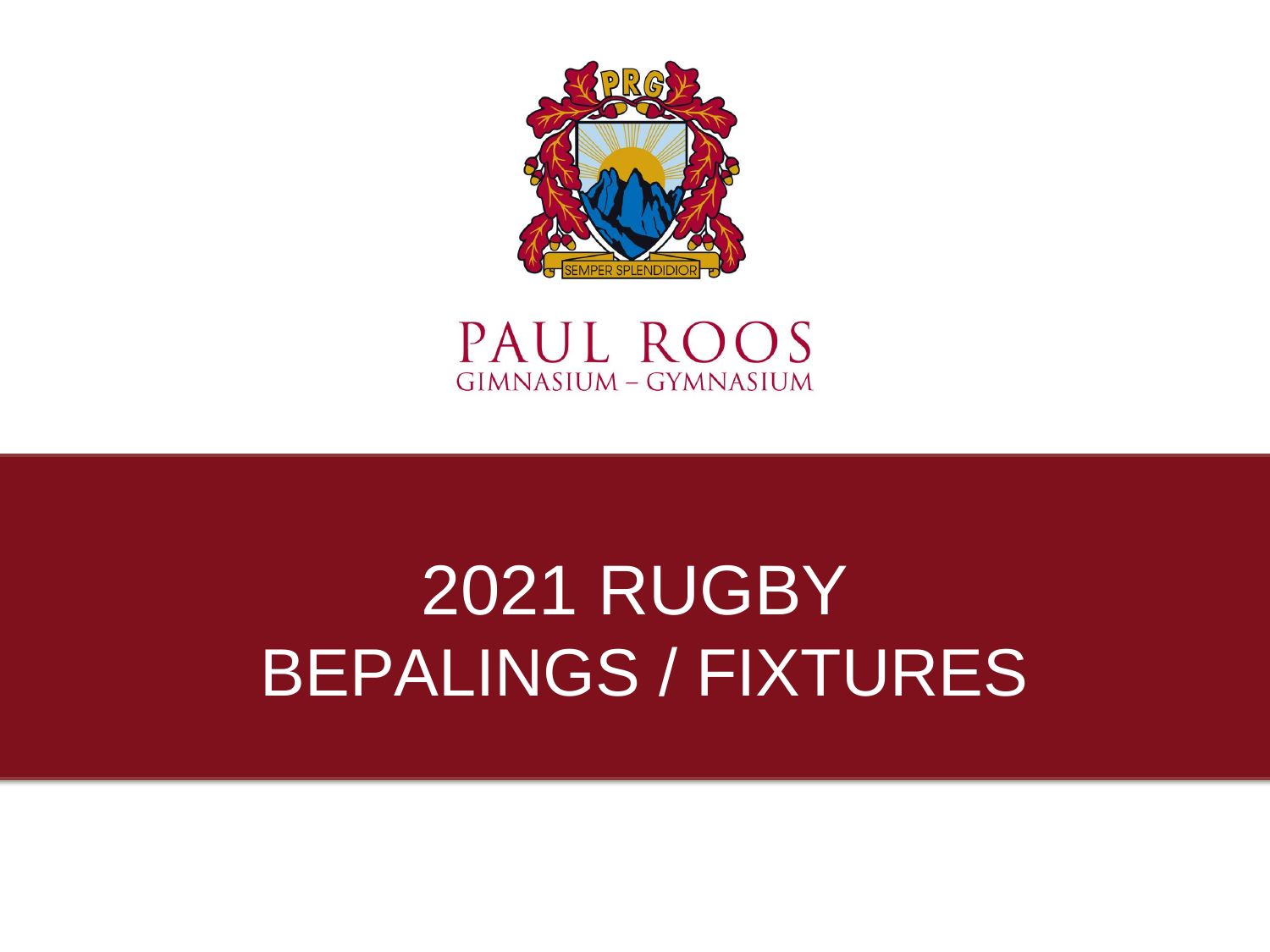### RUGBY 2021



|                     |                           | <b>RUGBY 2021: FIXTURES</b> |                          |                          |
|---------------------|---------------------------|-----------------------------|--------------------------|--------------------------|
| <b>DATE</b>         | <b>OPPOSITION</b>         | <b>INFORMATION</b>          | <b>VENUE</b>             | <b>TEAMS</b>             |
|                     |                           | Term 1                      |                          |                          |
| 25 March            |                           | Trials                      | PRG Markötter            | 19AB (Squad only)        |
| 29-31 March         |                           | Trials                      | PRG Markötter            | All players except 19AB  |
|                     |                           |                             |                          |                          |
| 6 April             |                           | Proewe                      | PRG Markötter            | Alle spelers             |
| 16-18 April         |                           | Spanbou / Kamp              | Sal bevestig word        | 19AB                     |
| 17 April            | Paarl Boys' High (A)      |                             | Paarl                    | Alle spanne behalwe 19AB |
| 22 + 23 April       | Boland Landbou (A)        |                             |                          | Alle spanne              |
| Sal bevestig word   | Sal bevestig word         | Nuweland Rugbydag           | Kaapstad                 | 19A                      |
|                     |                           | Vakansie                    |                          |                          |
|                     |                           | <b>Kwartaal 2</b>           |                          |                          |
| 8 Mei               | Paarl Gim (A)             |                             | Paarl                    | Alle spanne              |
| 15 Mei              | Bishops (A)               |                             | Kaapstad                 | Alle spanne              |
| 22 Mei              | Oakdale (H)               |                             | PRG Markötter            | Alle spanne              |
| 29 Mei              | SACS (A)                  |                             | Kaapstad                 | Alle spanne              |
|                     |                           |                             |                          |                          |
| 5 June              | Paarl Boys' High (H)      |                             | PRG Markötter            | All teams                |
| 12 June             | Grey PE (Gqeberha) (H/A)  |                             | PRG Markötter / Qqeberha | All teams                |
| 19 June             | Rondebosch (H)            |                             | PRG Markötter            | All teams                |
|                     |                           |                             |                          |                          |
| 3 July              | <b>WP Coastal Weekend</b> |                             | TBC                      | Selected WP players only |
| 9 - 14 July         | TBC                       | Kwagga Week                 | George                   | $14A + 15A$              |
|                     |                           | Holiday                     |                          |                          |
|                     |                           | Term 3                      |                          |                          |
| 31 July             | Wynberg (H)               |                             | PRG Markötter            | All teams                |
|                     |                           |                             |                          |                          |
| 6-8 Augustus        | Sal bevestig word         | Grey PE Tour                | PE (Gqeberha)            | 14A,15A,16A              |
| 14 Augustus         | <b>Boland Landbou (H)</b> |                             | PRG Markötter            | Alle spanne              |
| 21 Augustus         | Grey Kollege Bloem (A)    |                             | Bloemfontein             | Alle spanne              |
| 28 Augustus         |                           | SAS 7's                     | PRG Markötter            | 0/15 en 0/17             |
| $10 + 11$ September | TBC                       | Marius Schoeman 7's         | Paarl Gimnasium          | 0/15 en 0/17             |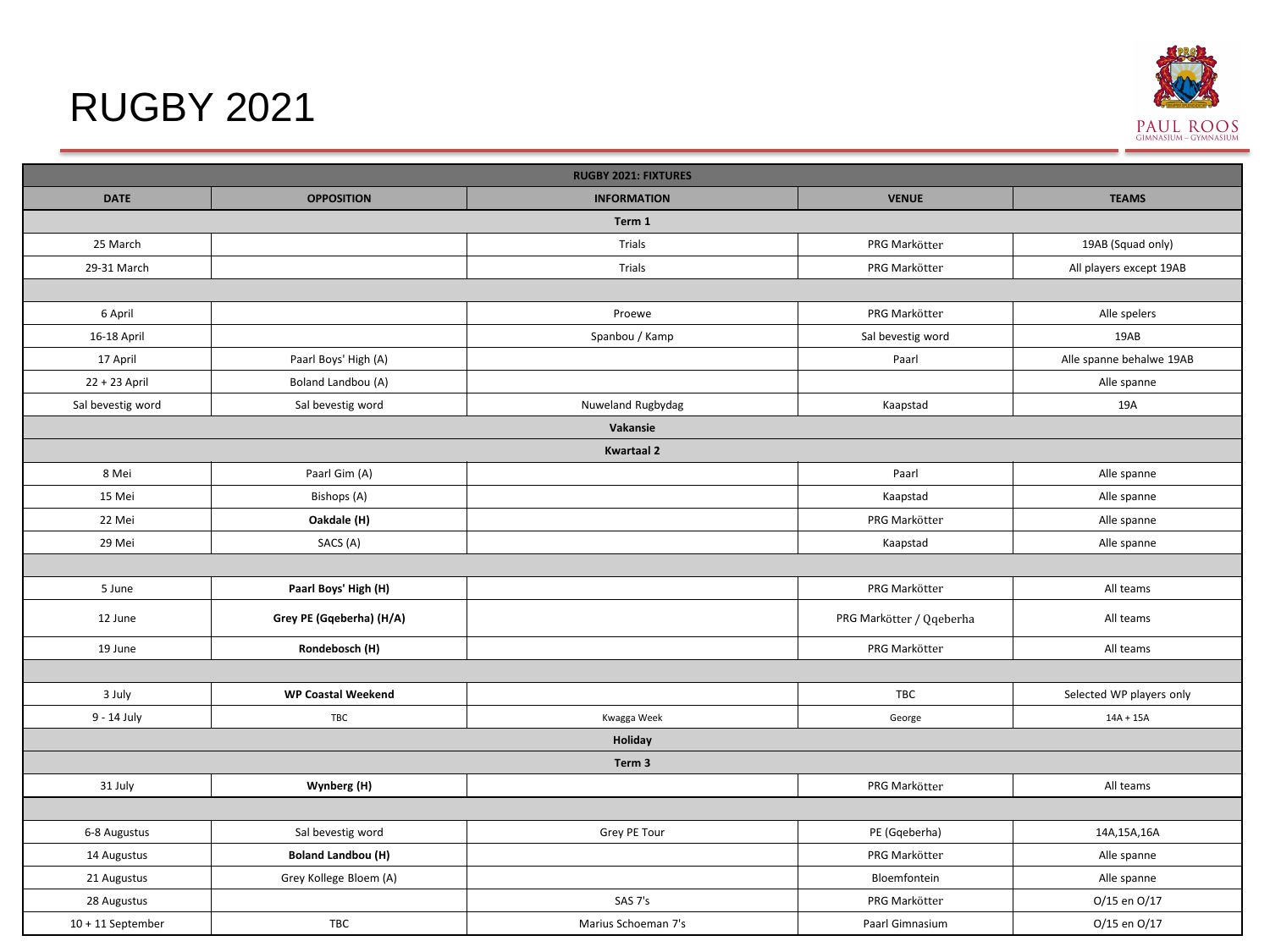Dankie aan ons borge



# **O/19A** RUD#LPH





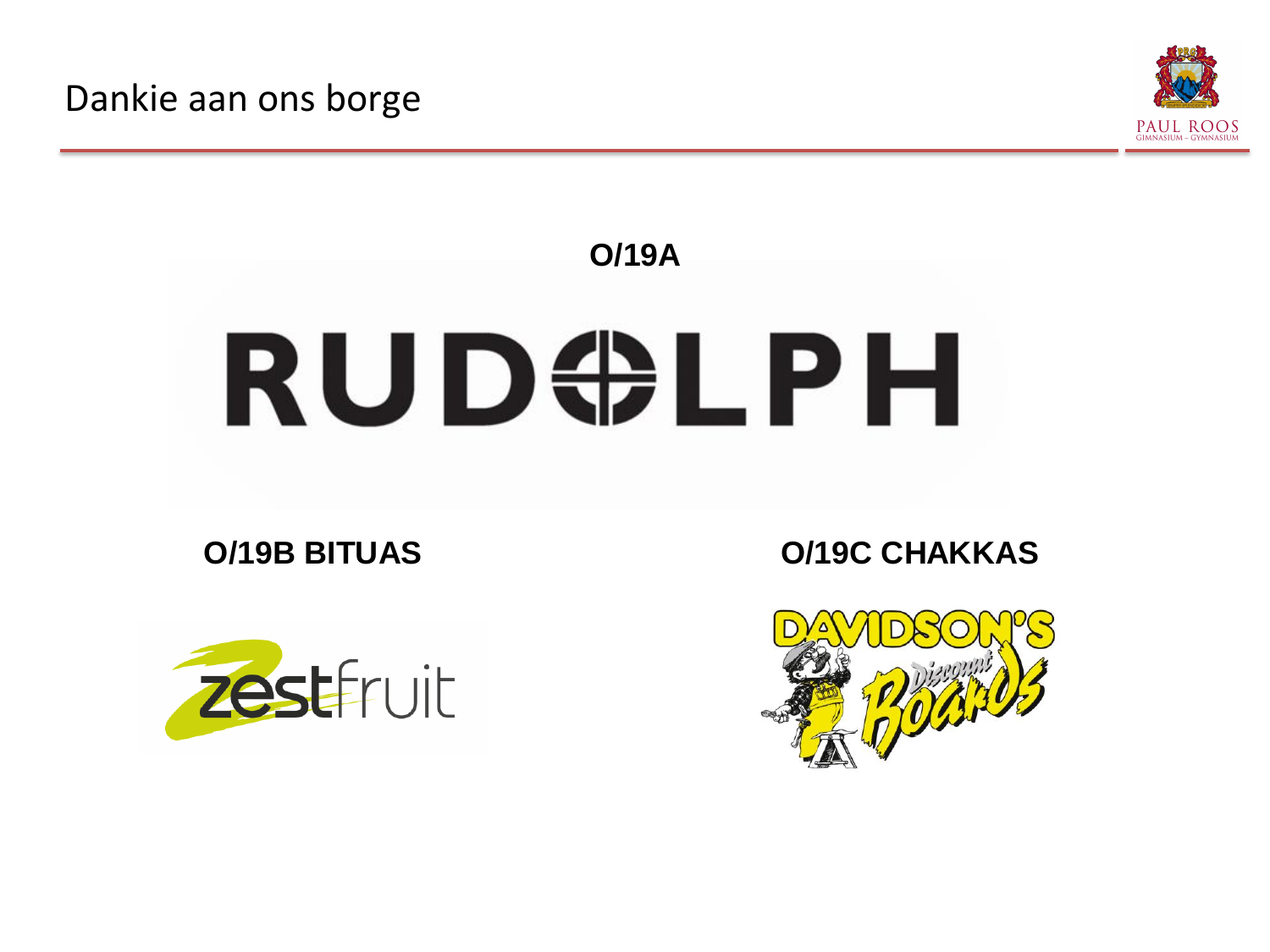Thank you to our sponsors



#### **U/16A**

## **RUFUS DERCKSEN INC.**

Prokureurs / Attorneys

**U/15A U/14A**